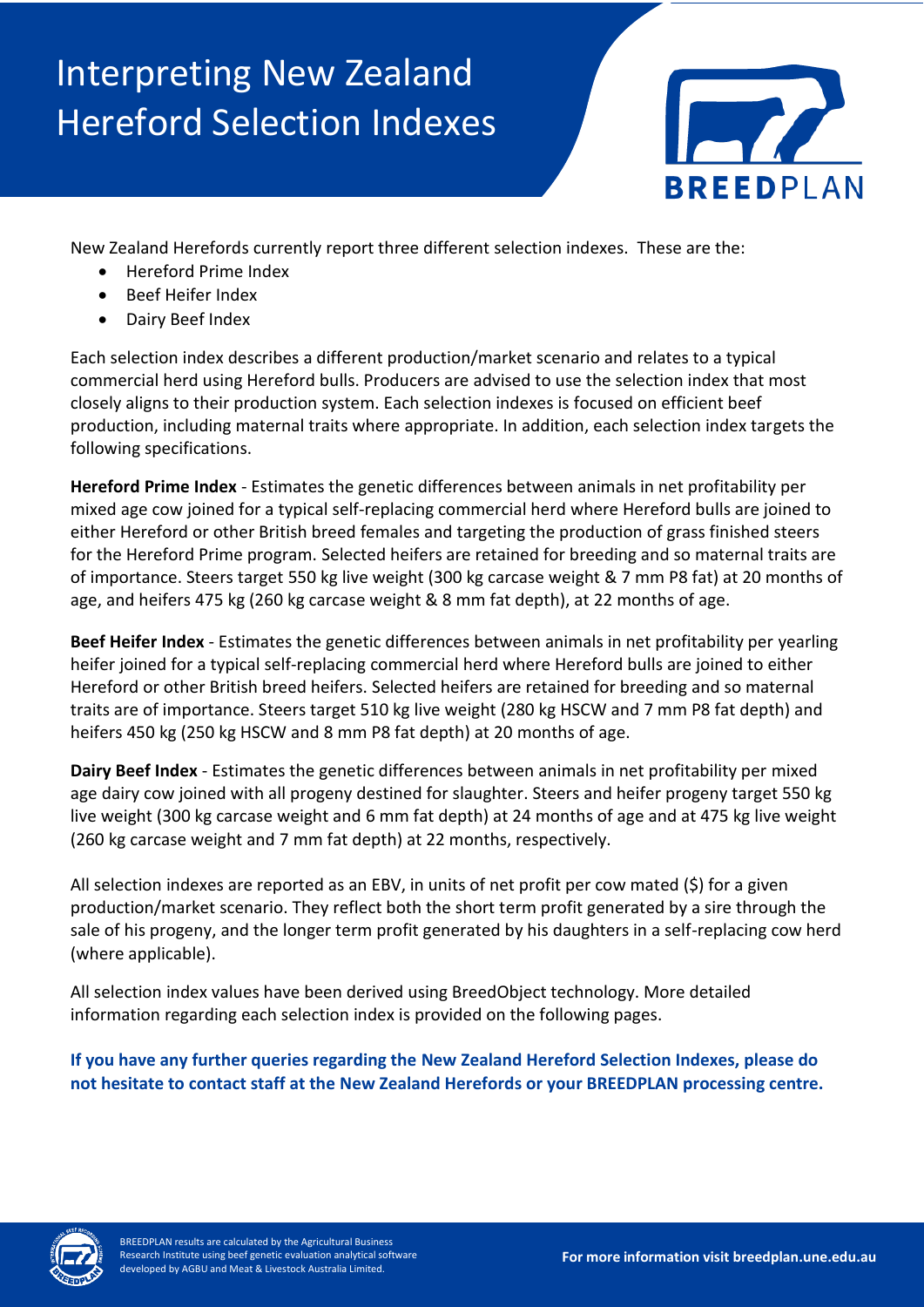## **Hereford Prime Index**

The Hereford Prime Index estimates the genetic differences between animals in net profitability per mixed age cow joined for a typical self-replacing commercial herd where Hereford bulls are joined to either Hereford or other British breed females and targeting the production of grass finished steers for the Hereford Prime program. Selected heifers are retained for breeding and so maternal traits are of importance. Steers target 550 kg live weight (300 kg carcase weight & 7 mm P8 fat) at 20 months of age, and heifers 475 kg (260 kg carcase weight & 8 mm fat depth), at 22 months of age.

The following bar graph shows the key economic traits that are important in this selection index. The different trait emphases reflect the underlying profit drivers in a commercial operation targeting this production system and market.



Considering the genetic relationship between the key profit drivers and the EBVs that are available, the bar graph below illustrates the magnitude and direction of emphasis that has been placed on each EBV within this selection index.





BREEDPLAN results are calculated by the Agricultural Business Research Institute using beef genetic evaluation analytical software developed by AGBU and Meat & Livestock Australia Limited.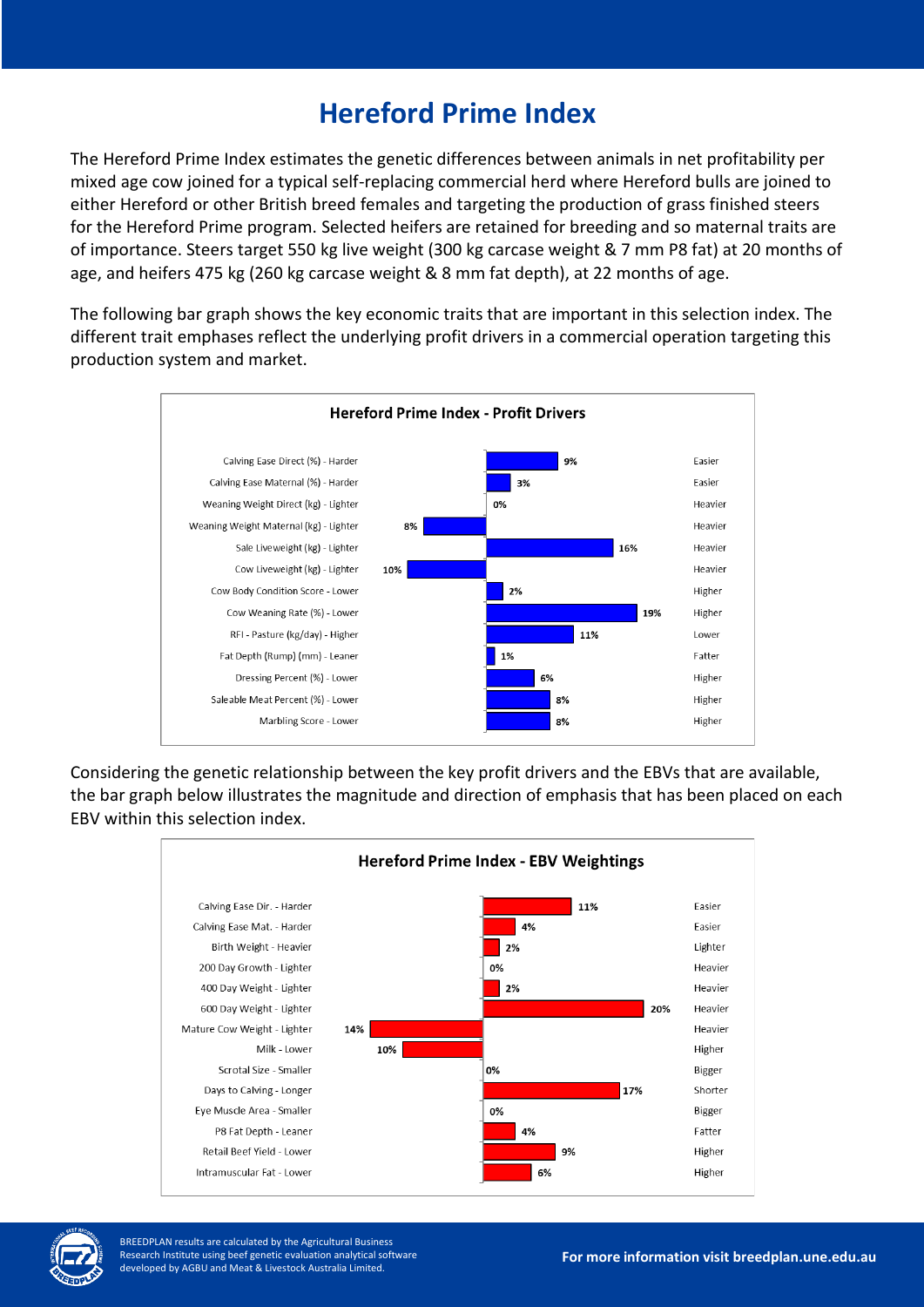While the graphs on the previous page show the different profit drivers and emphases that have been placed on each EBV within the Hereford Prime Index, they do not illustrate the likely change that will occur to each individual trait if producers select animals using this selection index. The response to selection will also be influenced by such factors as the genetic relationship between traits and the animals that are available for selection.

The following bar graph provides an indication of the relative change that would be expected in each individual trait if producers select animals using the Hereford Prime Index. The graph reflects the relative change if the New Zealand Hereford Published Sires (at the January 2021 Hereford BREEDPLAN analysis) were ranked on this selection index and the Top 10% selected for use within a breeding program. The response to selection may differ if a different group of animals were available for selection.



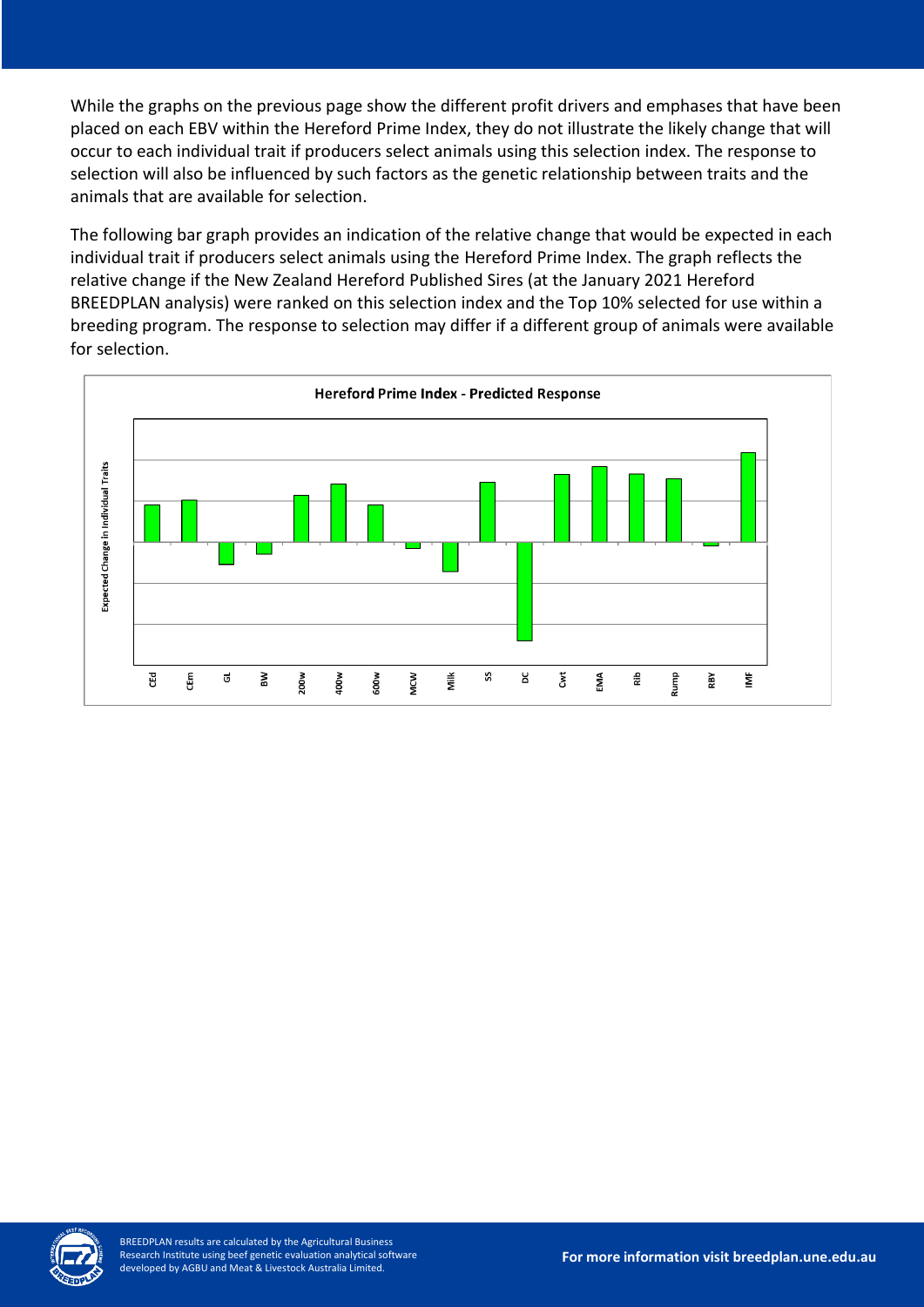## **Beef Heifer Index**

The Beef Heifer Index estimates the genetic differences between animals in net profitability per yearling heifer joined for a typical self-replacing commercial herd where Hereford bulls are joined to either Hereford or other British breed heifers. Selected heifers are retained for breeding and so maternal traits are of importance. Steers target 510 kg live weight (280 kg HSCW and 7 mm P8 fat depth) and heifers 450 kg (250 kg HSCW and 8 mm P8 fat depth) at 20 months of age.

The following bar graph shows the key economic traits that are important in this selection index. The different trait emphases reflect the underlying profit drivers in a commercial operation targeting this production system and market.



Considering the genetic relationship between the key profit drivers and the EBVs that are available, the bar graph below illustrates the magnitude and direction of emphasis that has been placed on each EBV within this selection index.





BREEDPLAN results are calculated by the Agricultural Business Research Institute using beef genetic evaluation analytical software developed by AGBU and Meat & Livestock Australia Limited.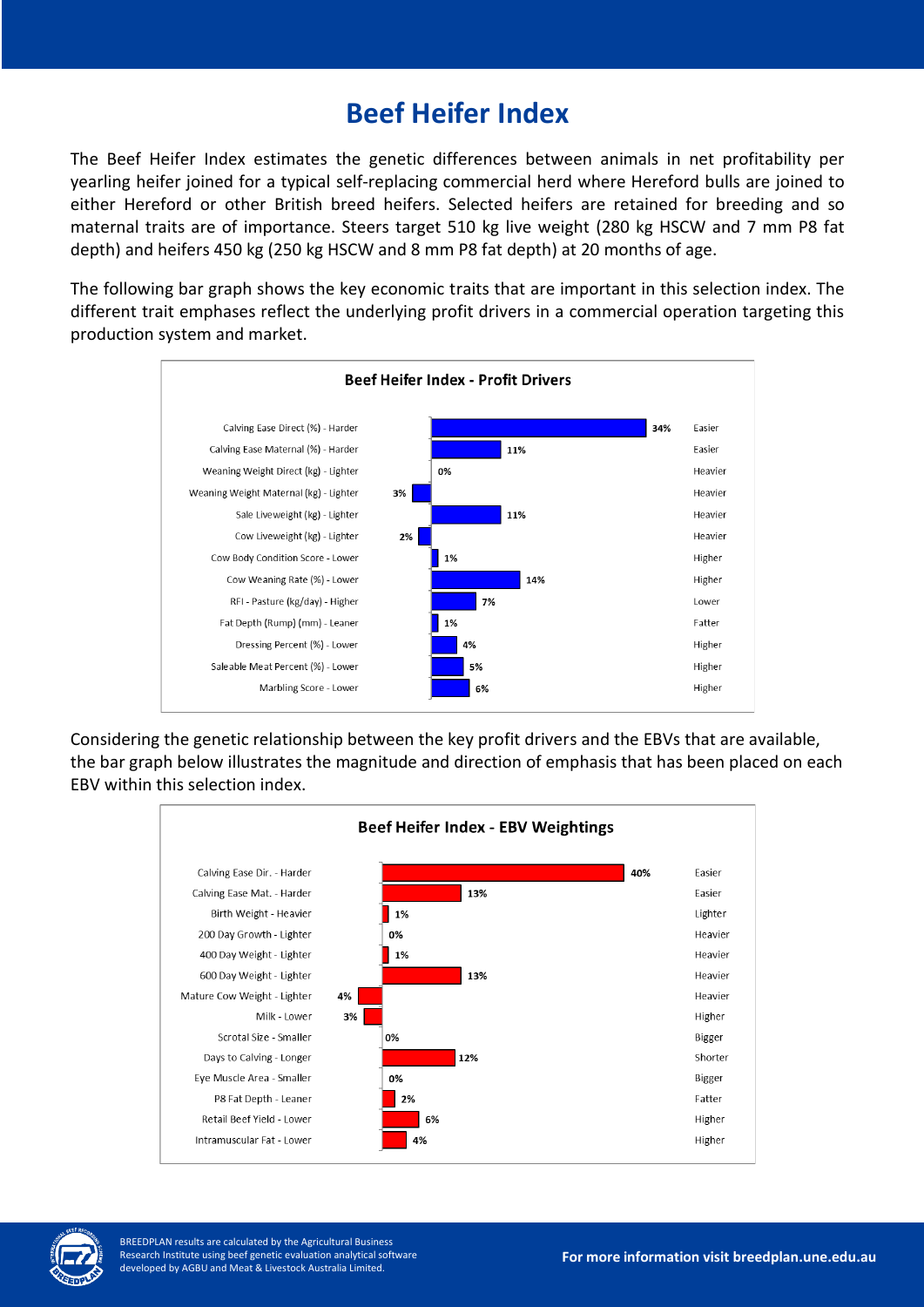While the graphs on the previous page show the different profit drivers and emphases that have been placed on each EBV within the Beef Heifer Index, they do not illustrate the likely change that will occur to each individual trait if producers select animals using this selection index. The response to selection will also be influenced by such factors as the genetic relationship between traits and the animals that are available for selection.

The following bar graph provides an indication of the relative change that would be expected in each individual trait if producers select animals using the Beef Heifer Index. The graph reflects the relative change if the New Zealand Hereford Published Sires (at the January 2021 Hereford BREEDPLAN analysis) were ranked on this selection index and the Top 10% selected for use within a breeding program. The response to selection may differ if a different group of animals were available for selection.



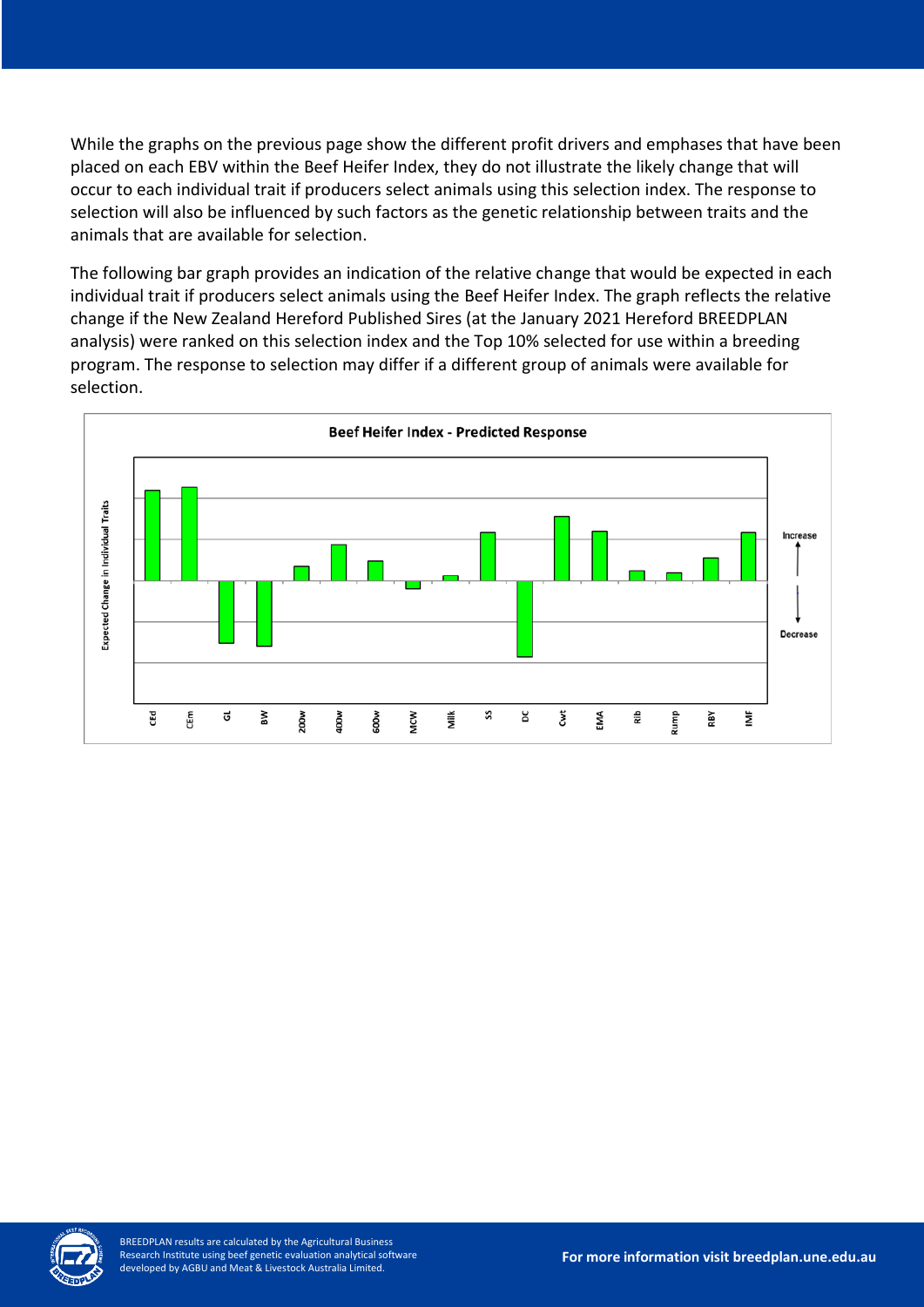## **Dairy Beef Index**

The Dairy Beef Index estimates the genetic differences between animals in net profitability per mixed age dairy cow joined with all progeny destined for slaughter. Steers and heifer progeny target 550 kg live weight (300 kg carcase weight and 6 mm fat depth) at 24 months of age and at 475 kg live weight (260 kg carcase weight and 7 mm fat depth) at 22 months, respectively.

The following bar graph shows the key economic traits that are important in this selection index. The different trait emphases reflect the underlying profit drivers in a commercial operation targeting this production system and market.



Considering the genetic relationship between the key profit drivers and the EBVs that are available, the bar graph below illustrates the magnitude and direction of emphasis that has been placed on each EBV within this selection index.